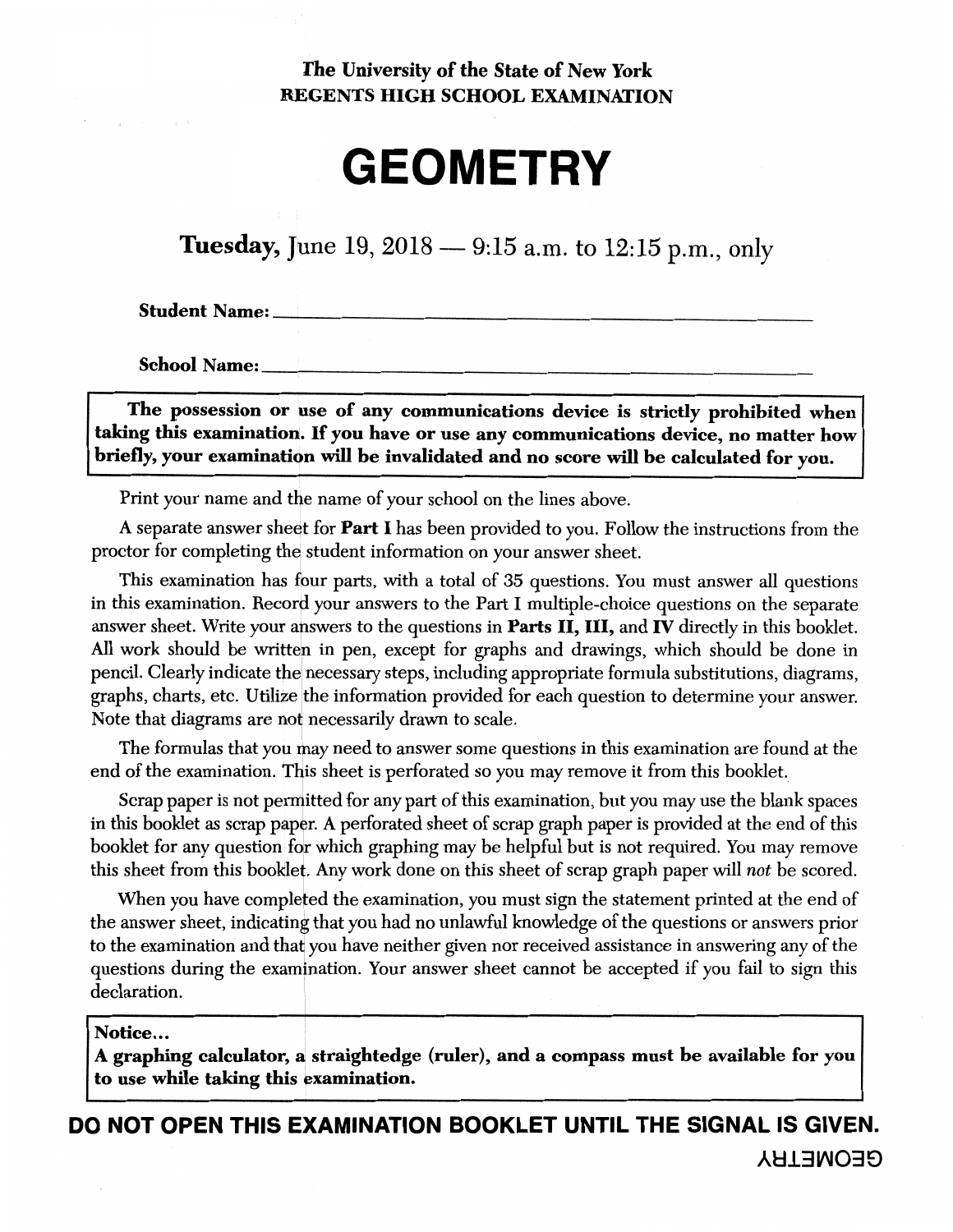#### Part I

Answer all 24 questions in this part. Each correct answer will receive 2 credits. No partial credit will be allowed. Utilize the information provided for each question to determine your answer. Note that diagrams are not necessarily drawn to scale. For each statement or question, choose the word or expression that, of those given, best completes the statement or answers the question. Record your answers on your separate answer sheet. [ 48]

1 After a counterclockwise rotation about point X, scalene triangle ABC maps onto  $\triangle RST$ , as shown in the diagram below.

s

Which statement must be true?

- $(1)$   $\angle A \cong \angle R$  $(2)$   $\angle A \cong \angle S$  $(3)$   $\overline{CB} \cong \overline{TR}$ (4)  $\overline{CA} \cong \overline{TS}$
- 2 In the diagram below,  $\overrightarrow{AB}$   $\parallel \overrightarrow{DEF}$ ,  $\overrightarrow{AE}$  and  $\overrightarrow{BD}$  intersect at C,  $m\angle B = 43^\circ$ , and  $m\angle CEF = 152^\circ$ .



Which statement is true?

 $(1)$   $m\angle D = 28^{\circ}$  $(2)$  m $\angle A = 43^\circ$ (3)  $m\angle ACD = 71^\circ$ (4)  $m\angle BCE = 109^{\circ}$ 

[2]

Use this space for computations.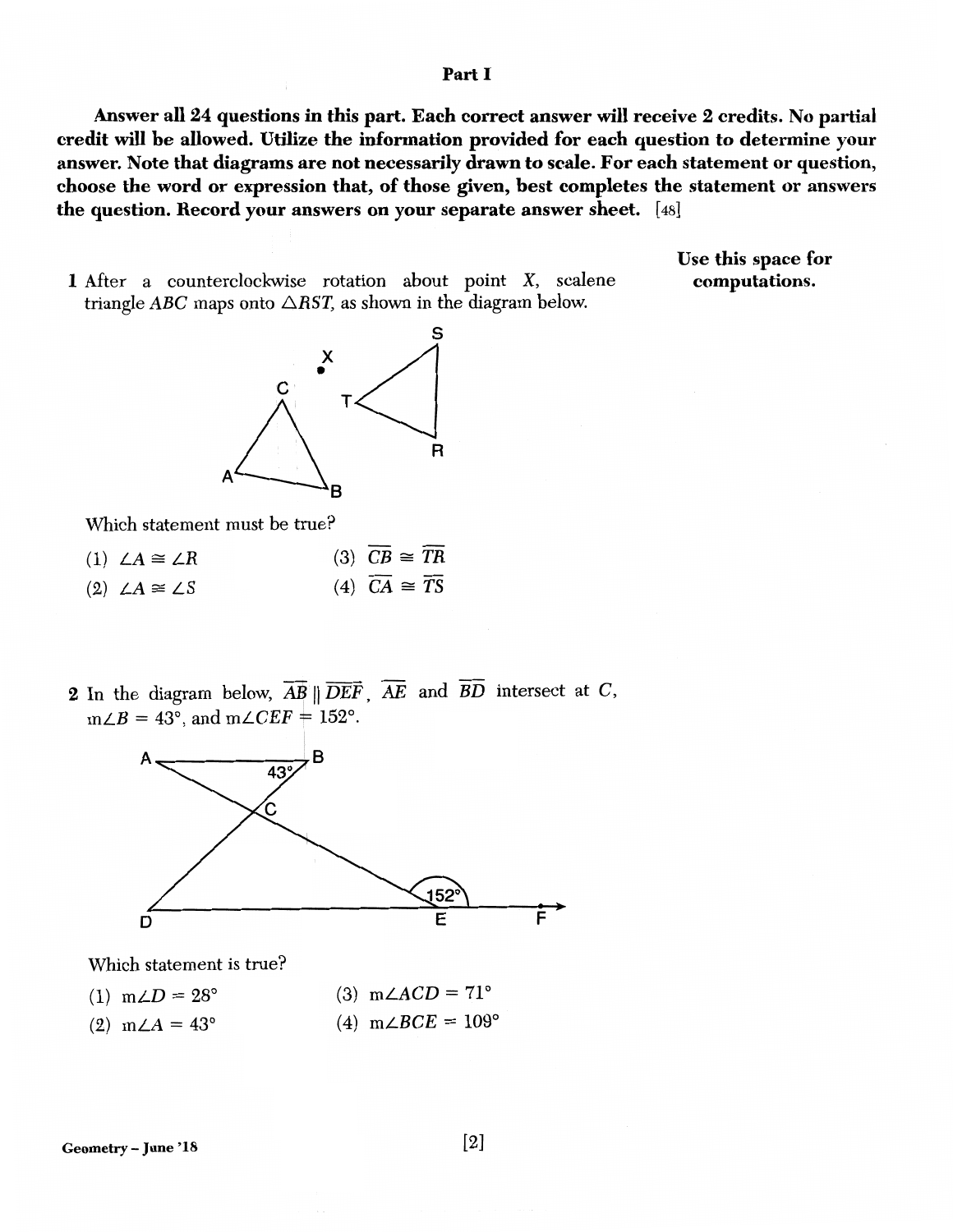3 In the diagram below, line *m* is parallel to line *n*. Figure 2 is the image of Figure 1 after a reflection over line *m.* Figure 3 is the image of Figure 2 after a reflection over line  $n$ .

Use **this** space **for computations.** 



Which single transformation would carry Figure 1 onto Figure 3?

- (1) a dilation ( 3) a reflection
- (2) a rotation  $(4)$  a translation
- 4 In the diagram below,  $\overline{AF}$  and  $\overline{DB}$  intersect at C, and  $\overline{AD}$  and  $\overline{FBE}$ are drawn such that  $m\angle D = 65^\circ$ ,  $m\angle CBE = 115^\circ$ ,  $DC = 7.2$ ,  $AC = 9.6$ , and  $FC = 21.6$ .



What is the length of  $\overline{CB}$ ?

| $(1)$ 3.2 | $(3)$ 16.2 |  |
|-----------|------------|--|
| $(2)$ 4.8 | $(4)$ 19.2 |  |

Geometry- June '18

[OVER]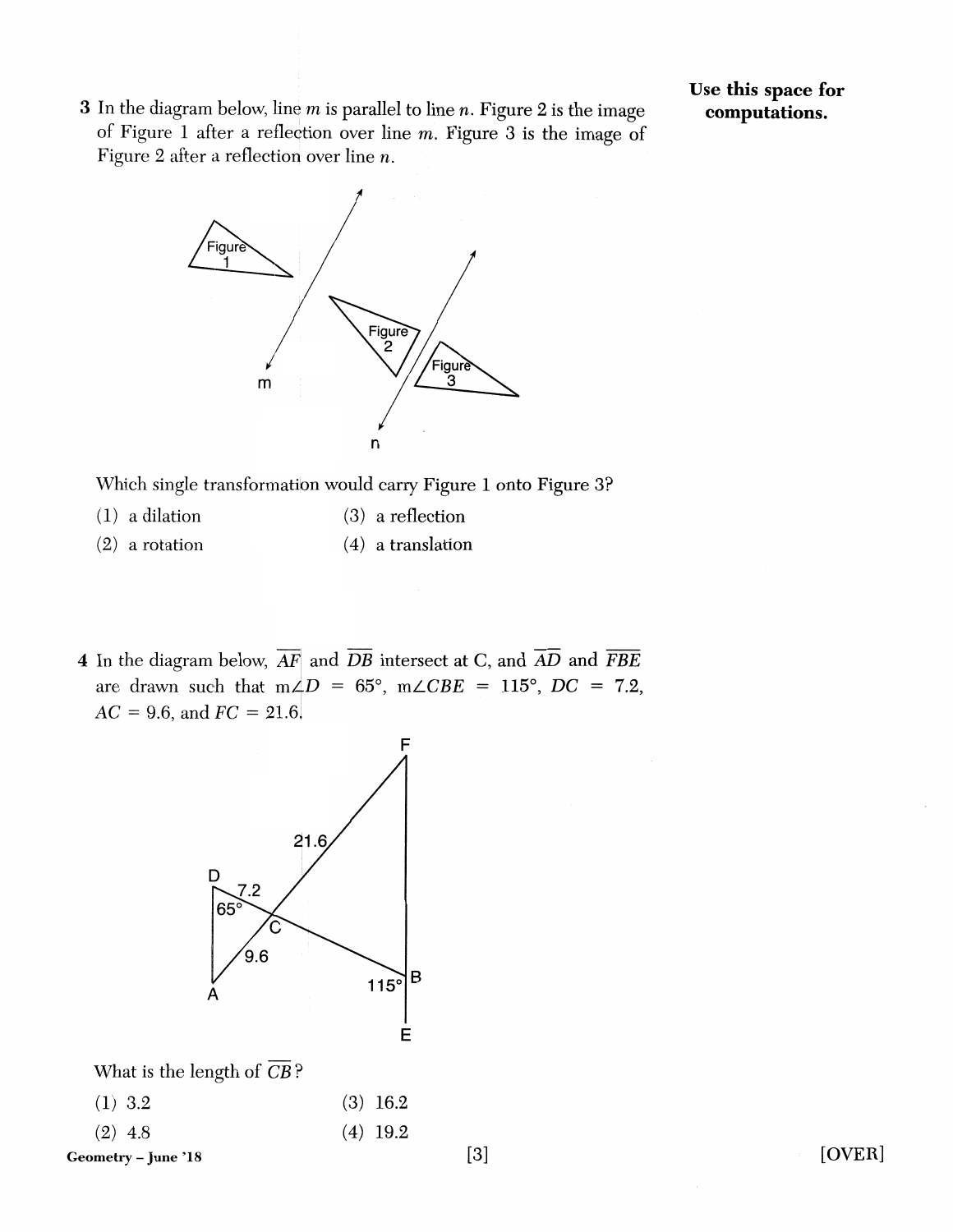**5** Given square *RSIV,* where *RS* = 9 cm. If square *RSIV* is dilated by a scale factor of 3 about a given center, what is the perimeter, in centimeters, of the image of *RSIV* after the dilation?

- (1) 12 (3) 36
- (2) 27 (4) 108
- **6** In right triangle ABC, hypotenuse AB has a length of 26 cm, and side  $\overline{BC}$  has a length of 17.6 cm. What is the measure of angle B, to the *nearest degree?* 
	- (1) 48° (3) 43°
	- (2) 47° (4) 34°
- **7** The greenhouse pictured below can be modeled as a rectangular prism with a half-cylinder on top. The rectangular prism is 20 feet wide, 12 feet high, and 45 feet long. The half-cylinder has a diameter of 20 feet.



To the *nearest cubic foot,* what is the volume of the greenhouse?

- **(1)** 17,869 (3) 39,074
- (2) 24,937 (4) 67,349

[4]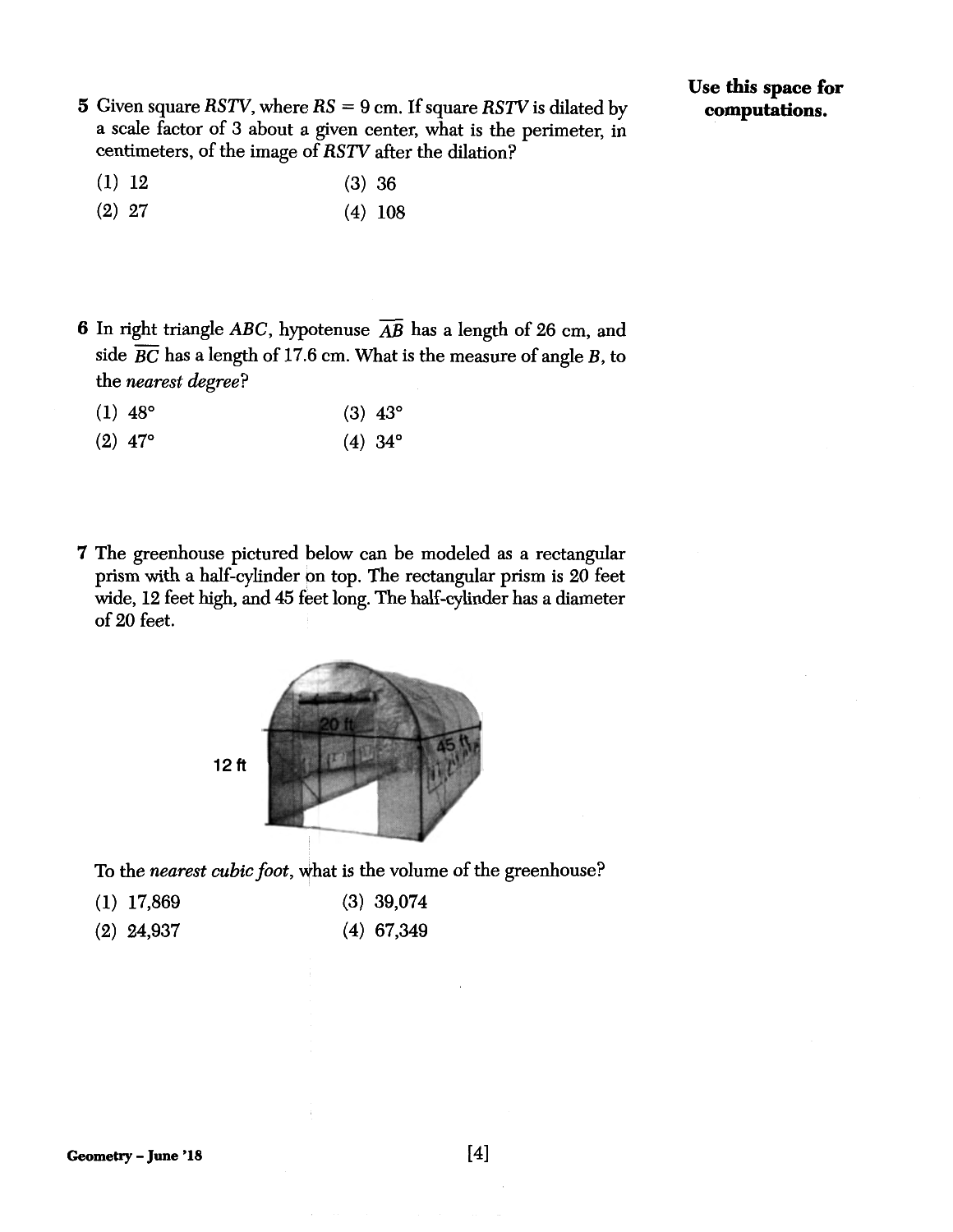8 In a right triangle, the acute angles have the relationship  $\sin (2x + 4) = \cos (46)$ .

What is the value of *x?* 

- (1) 20 (3) 24
- (2) 21 (4) 25
- 9 In the diagram below,  $\overline{AB}$  ||  $\overline{DFC}$ ,  $\overline{EDA}$  ||  $\overline{CBG}$ , and  $\overline{EFB}$  and  $\overline{AG}$  are drawn.



Which statement is always true?

|  | $(1) \triangle DEF \cong \triangle CBF$ | (3) $\triangle BAG \sim \triangle AEB$ |
|--|-----------------------------------------|----------------------------------------|
|--|-----------------------------------------|----------------------------------------|

- (2)  $\triangle BAG \cong \triangle BAE$ (4)  $\triangle DEF \sim \triangle AEB$
- 10 The base of a pyramid is a rectangle with a width of 4.6 cm and a length of 9 cm. What is the height, in centimeters, of the pyramid if its volume is 82.8 cm3?
	- (1) 6 (3) 9
	- (2) 2 (4) 18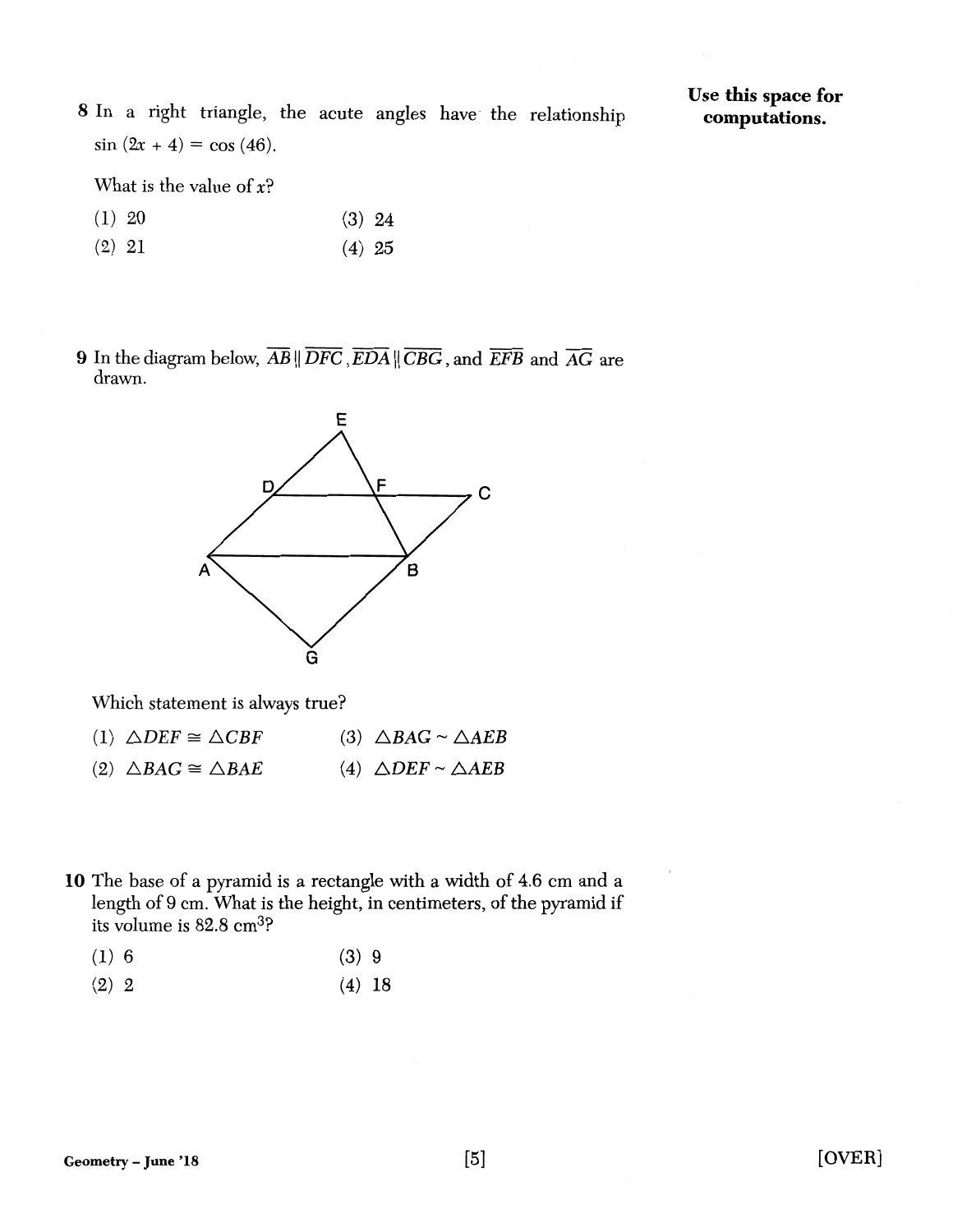**Use this space for computations.** 

**11** In the diagram below of right triangle *AED, BC* II *DE.* 



Which statement is always true?

- (1)  $\frac{AC}{BC} = \frac{DE}{AE}$  (3)  $\frac{AC}{CE} = \frac{BC}{DE}$ (2)  $\frac{AB}{AD} = \frac{BC}{DE}$ (4)  $\frac{DE}{BC} = \frac{DB}{AB}$
- **12** What is an equation of the line that passes through the point (6,8) and is perpendicular to a line with equation  $y = \frac{3}{2}x + 5$ ?
	- (1)  $y 8 = \frac{3}{2}(x 6)$  (3)  $y + 8 = \frac{3}{2}(x + 6)$
	- (2)  $y 8 = -\frac{2}{3}(x 6)$  (4)  $y + 8 = -\frac{2}{3}(x + 6)$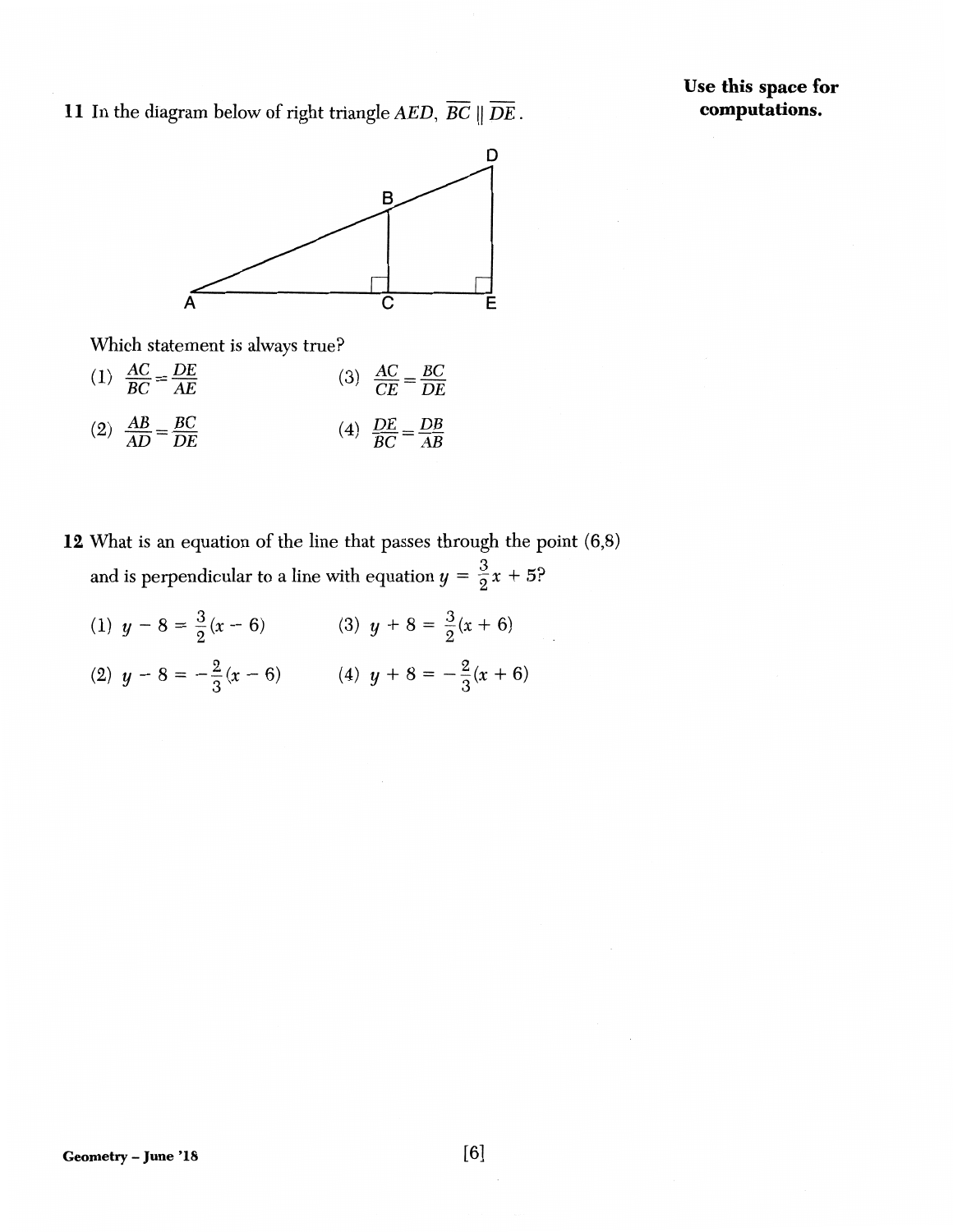13 The diagram below shows parallelogram  $ABCD$  with diagonals  $\overline{AC}$ and  $\overline{BD}$  intersecting at  $E$ .



What additional information is sufficient to prove that parallelogram ABCD is also a rhombus?

- (1)  $\overline{BD}$  bisects  $\overline{AC}$ . (3)  $\overline{AC}$  is congruent to  $\overline{BD}$ .
- (2)  $\overline{AB}$  is parallel to  $\overline{CD}$ . (4)  $\overline{AC}$  is perpendicular to  $\overline{BD}$ .
- 14 Directed line segment *DE* has endpoints  $D(-4,-2)$  and  $E(1,8)$ . Point *F* divides *DE* such that *DF:FE* is 2:3. What are the coordinates of F?
	- $(1)$   $(-3,0)$  $(3) (-1,4)$
	- $(2)$   $(-2,2)$ (4) (2,4)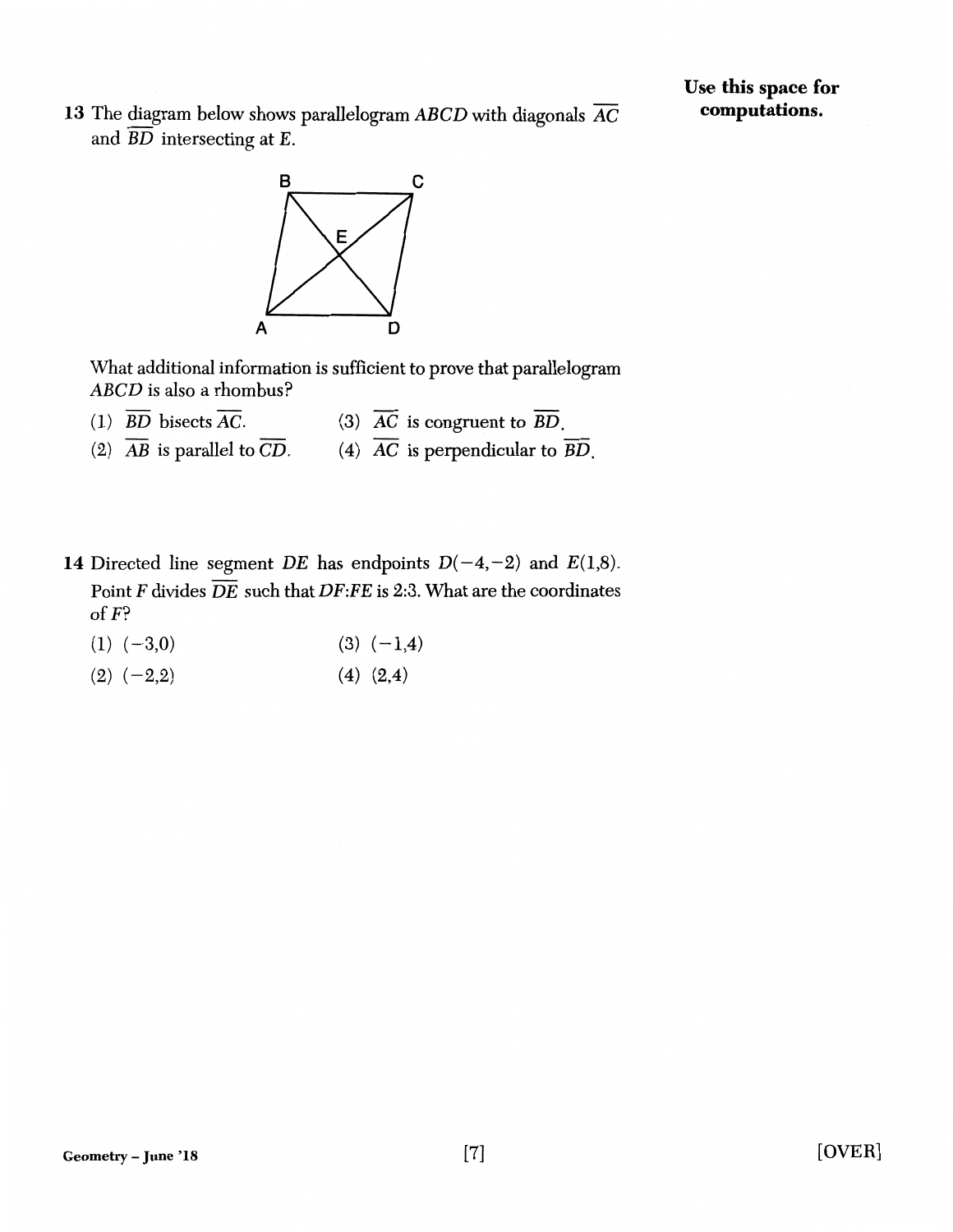15 Triangle *DAN* is graphed on the set of axes below. The vertices of  $\triangle$ DAN have coordinates D(-6,-1), A(6,3), and N(-3,10).

Use this space for computations.



## What is the area of  $\triangle DAN$ ?

- (1) 60 (3)  $20\sqrt{13}$
- (2) 120 (4)  $40\sqrt{13}$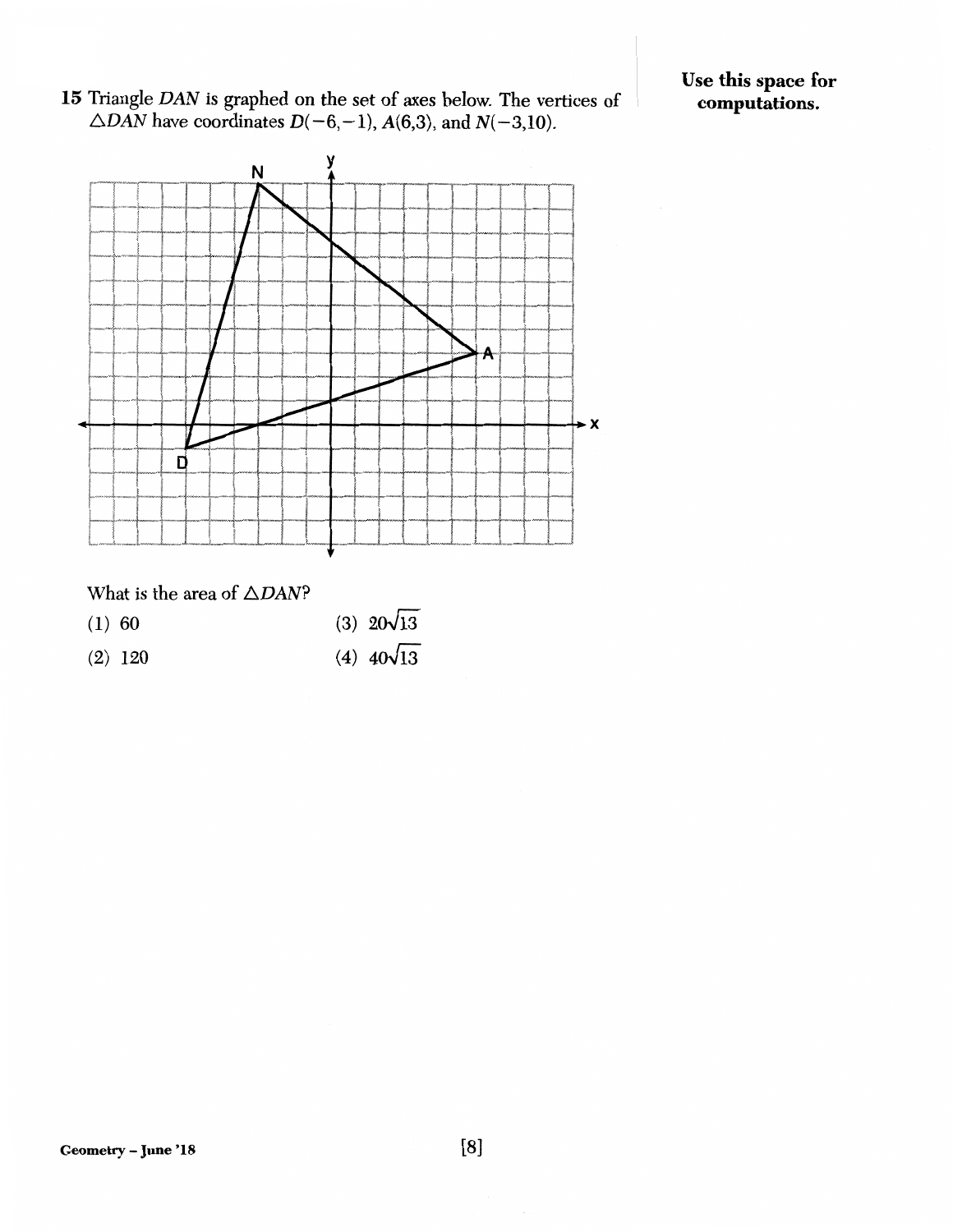**16** Triangle ABC, with vertices at A(O,O), B(3,5), and C(0,5), is graphed on the set of axes shown below.



Which figure is formed when  $\triangle ABC$  is rotated continuously about  $\overline{BC}$  ?



(1)



з  $5<sup>1</sup>$ 

(2)



(4)

Geometry-June '18

[OVER]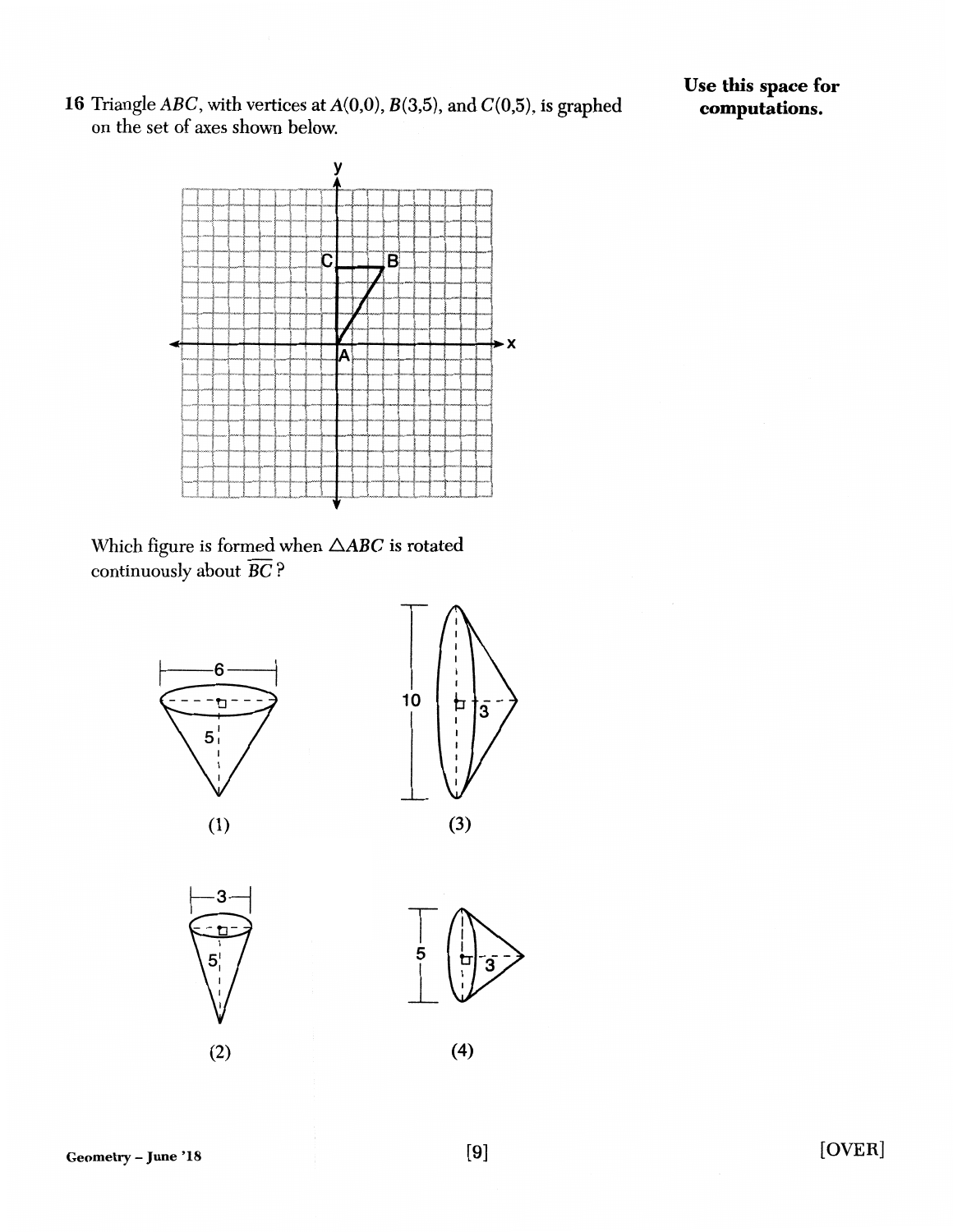**17** In the diagram below of circle 0, chords *AB* and *CD* intersect at *E.* 



If  $m\widehat{AC} = 72^{\circ}$  and  $m\angle AEC = 58^{\circ}$ , how many degrees are in  $m\widehat{DB}$ ?

- (1)  $108^{\circ}$  (3)  $44^{\circ}$
- (2) 65° (4) 14°

18 In triangle SRK below, medians  $\overline{SC}$ ,  $\overline{KE}$ , and  $\overline{RL}$  intersect at M.



Which statement must always be true?

- (1)  $3(MC) = SC$ (3)  $RM = 2MC$
- (2)  $MC = \frac{1}{3}(SM)$  $(4)$  *SM = KM*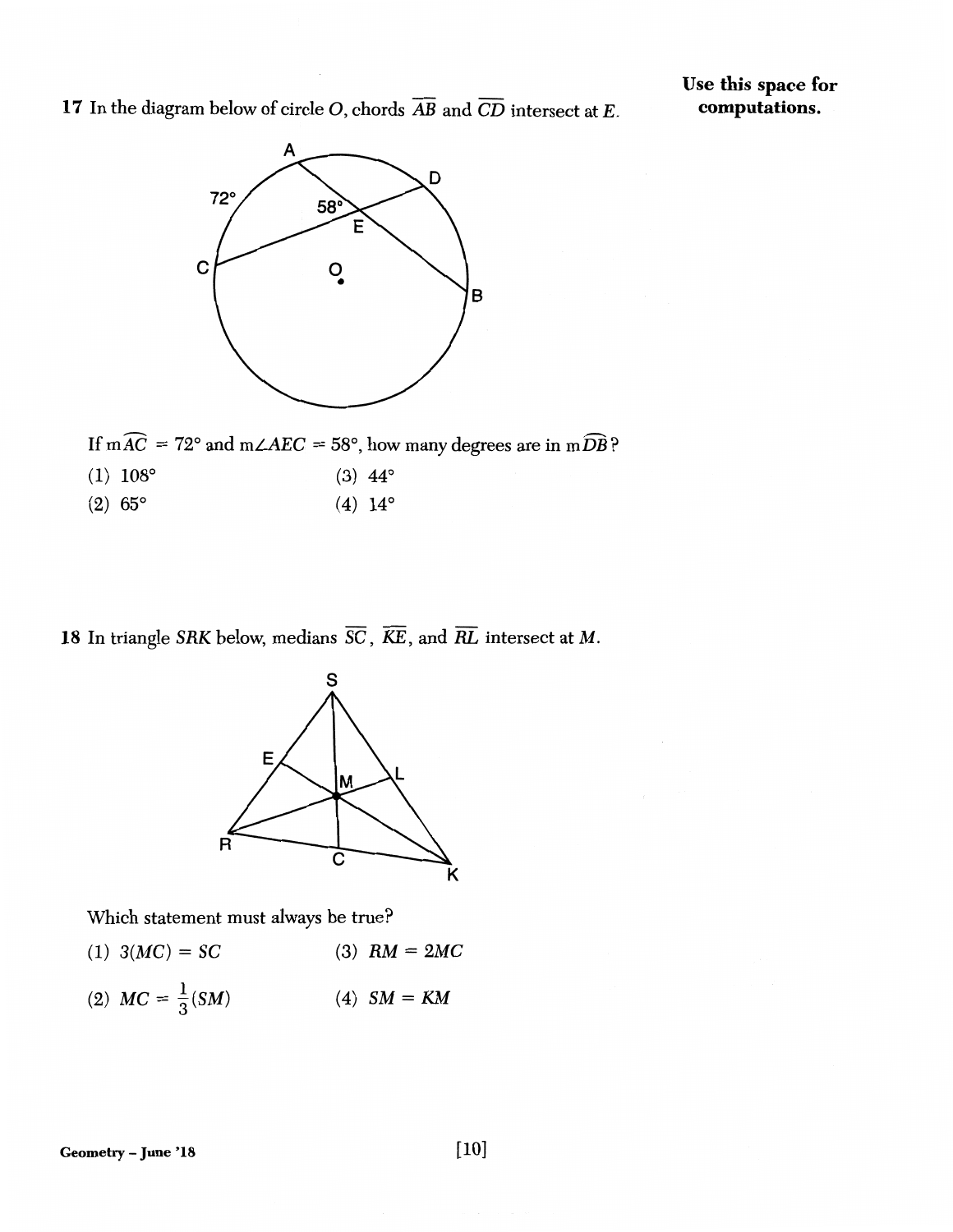19 The regular polygon below is rotated about its center.

Use this space for computations.



Which angle of rotation will carry the figure onto itself?

- $(1) 60^{\circ}$ (3) 216°
- (2) 108° (4)  $540^{\circ}$

20 What is an equation of circle O shown in the graph below?



(1)  $x^2 + 10x + y^2 + 4y = -13$ (2)  $x^2 - 10x + y^2 - 4y = -13$  $(3) x<sup>2</sup> + 10x + y<sup>2</sup> + 4y = -25$  $(4) x<sup>2</sup> - 10x + y<sup>2</sup> - 4y = -25$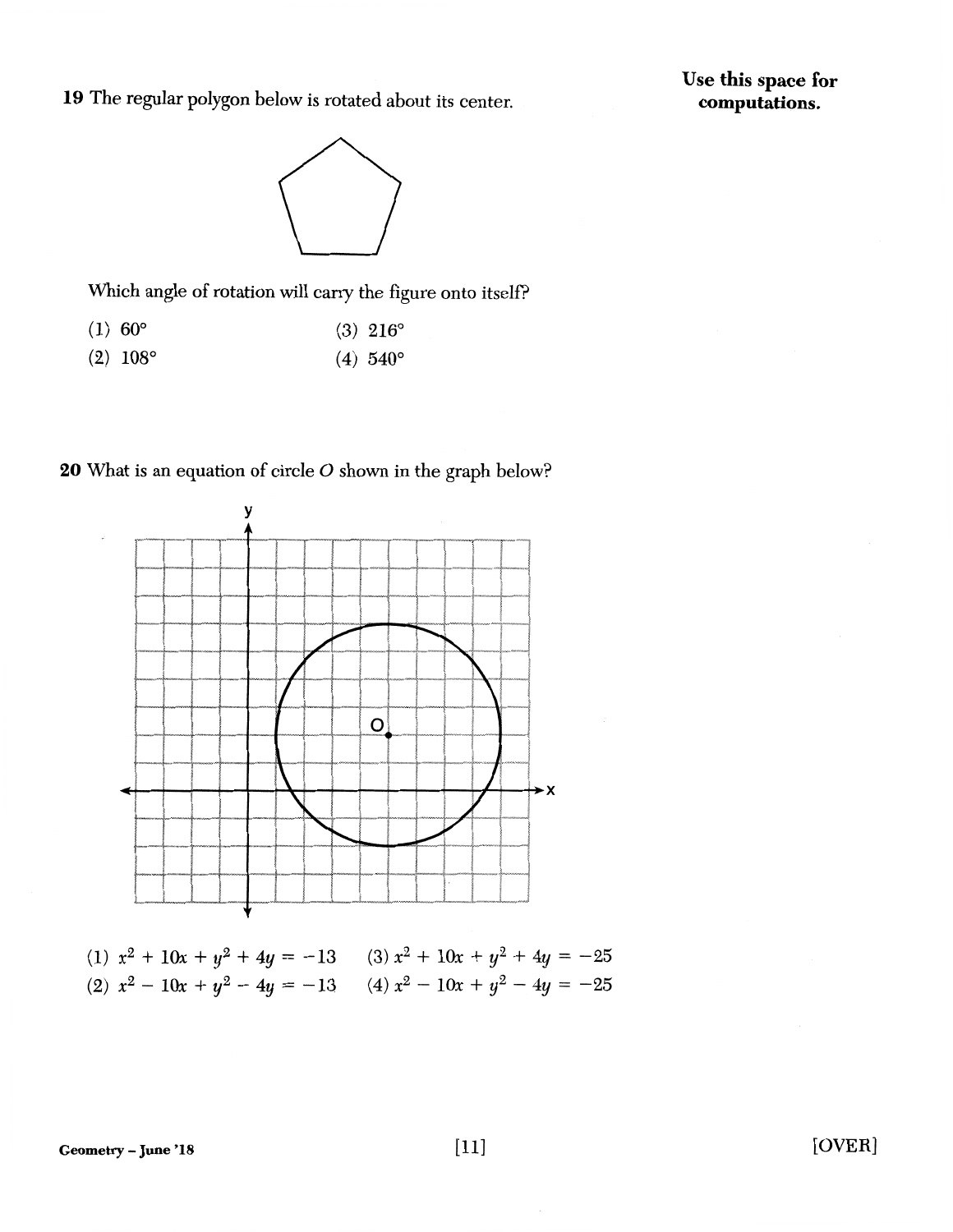21 In the diagram below of  $\triangle PQR$ ,  $\overline{ST}$  is drawn parallel to  $\overline{PR}$ ,  $PS=2$ , *SQ* = 5, and *TR* = 5.





22 The diagram below shows circle O with radii  $\overline{OA}$  and  $\overline{OB}$ . The measure of angle AOB is 120°, and the length of a radius is 6 inches.



Which expression represents the length of arc AB, in inches?

- (1)  $\frac{120}{360}$  (6 $\pi$ ) (3)  $\frac{1}{3}(36\pi)$
- (2) 120(6) (4)  $\frac{1}{3}(12\pi)$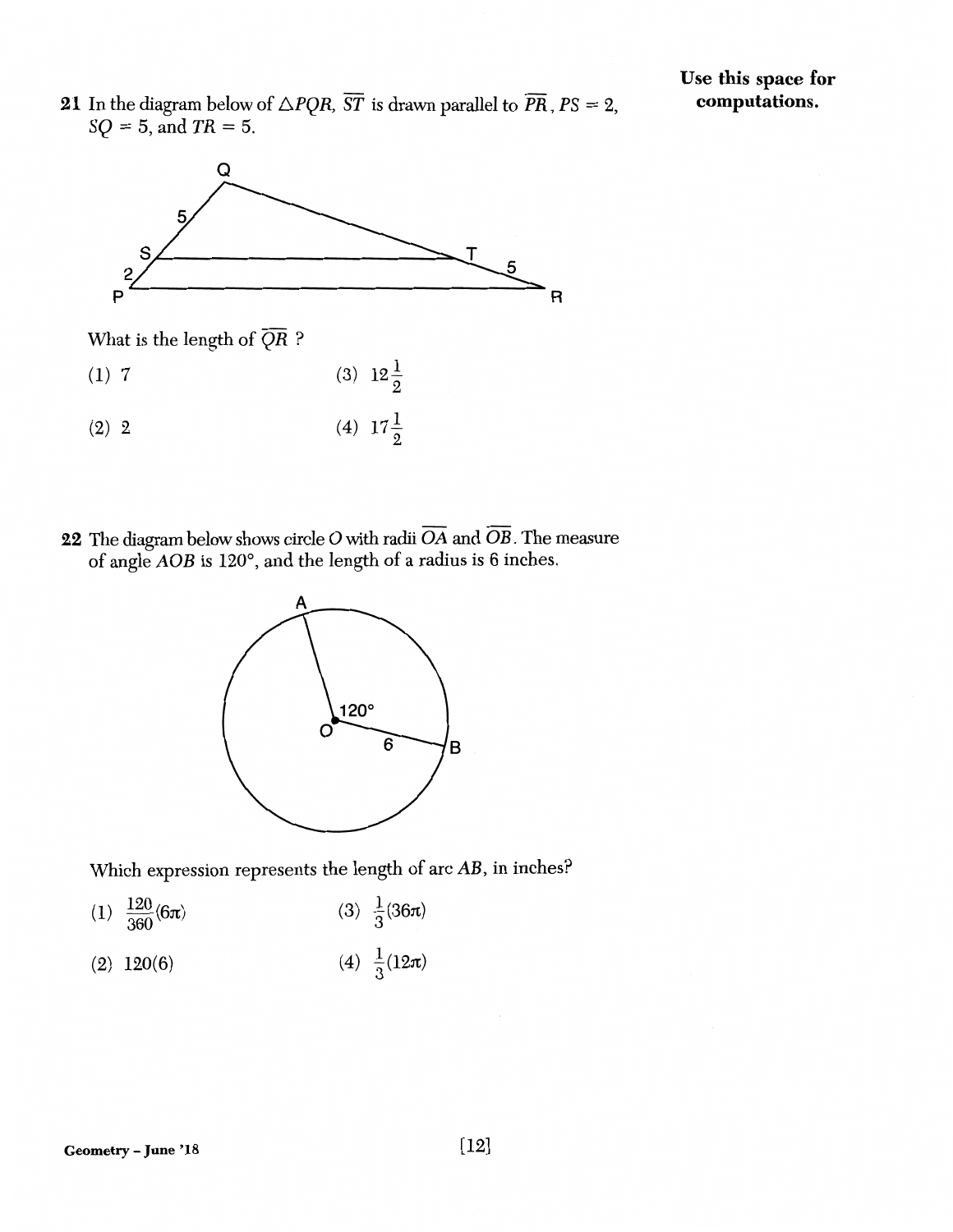23 Line segment  $CD$  is the altitude drawn to hypotenuse  $\overline{EF}$  in right triangle *ECF*. If  $EC^{\dagger} = 10$  and  $EF = 24$ , then, to the *nearest tenth, ED* is

- (1) 4.2 (3) 15.5
- (2) 5.4 (4) 21.8
- 24 Line MN is dilated by a scale factor of 2 centered at the point (0,6). If  $\overrightarrow{MN}$  is represented by  $y = -3x + 6$ , which equation can represent  $\overline{M'N'}$ , the image of  $\overline{MN}$ ?
	- (1)  $y = -3x + 12$ (2)  $y = -3x + 6$ (3)  $y = -6x + 12$ (4)  $y = -6x + 6$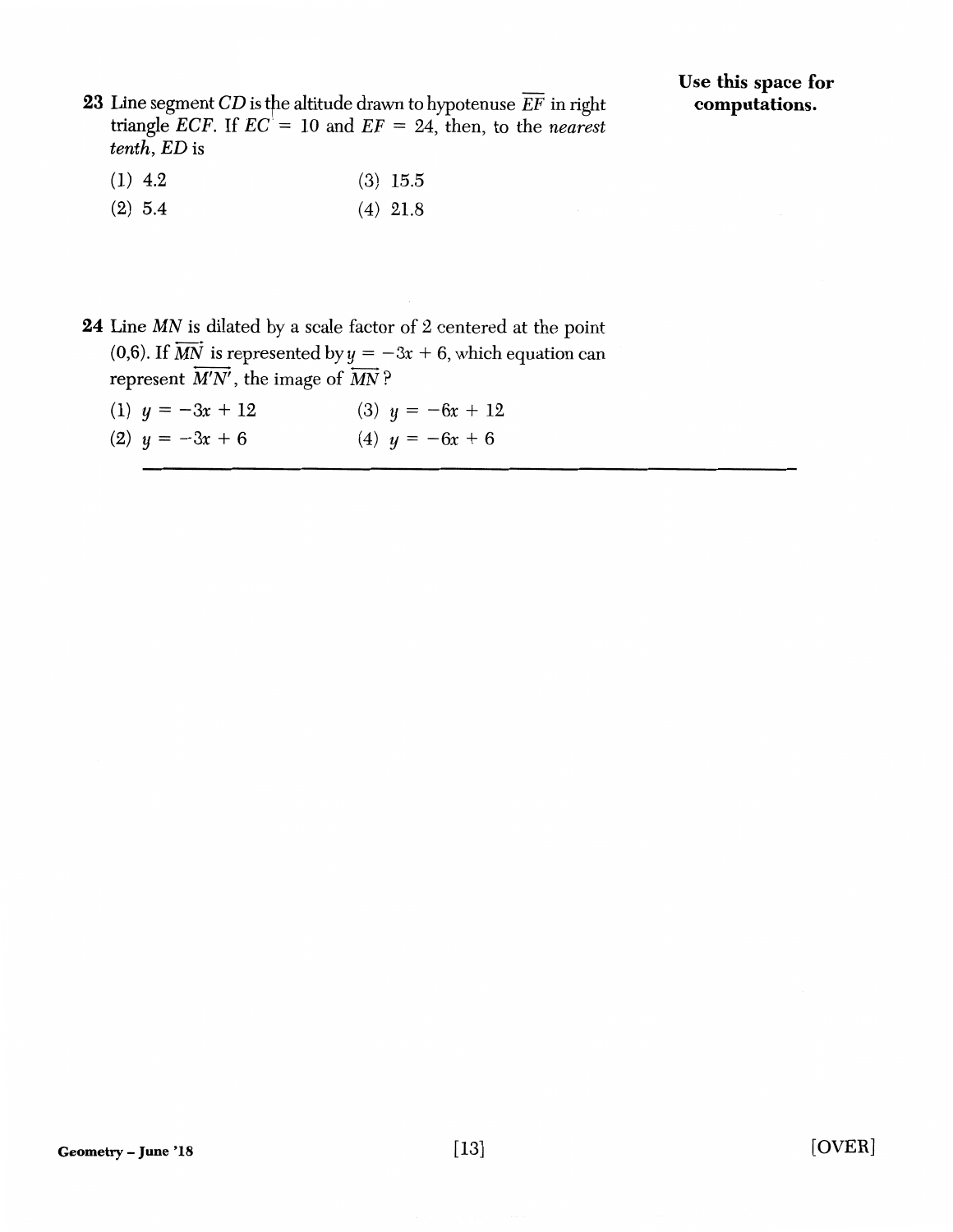## Part II

Answer all 7 questions in this part. Each correct answer will receive 2 credits. Clearly indicate the necessary steps, including appropriate formula substitutions, diagrams, graphs, charts, etc. Utilize the information provided for each question to determine your answer. Note that diagrams are not necessarily drawn to scale. For all questions in this part, a correct numerical answer with no work shown will receive only 1 credit. All answers should be written in pen, except for graphs and drawings, which should be done in pencil. [14]

25 Triangle A'B'C' is the image of triangle ABC after a translation of 2 units to the right and 3 units up. Is triangle ABC congruent to triangle A'B'C'? Explain why.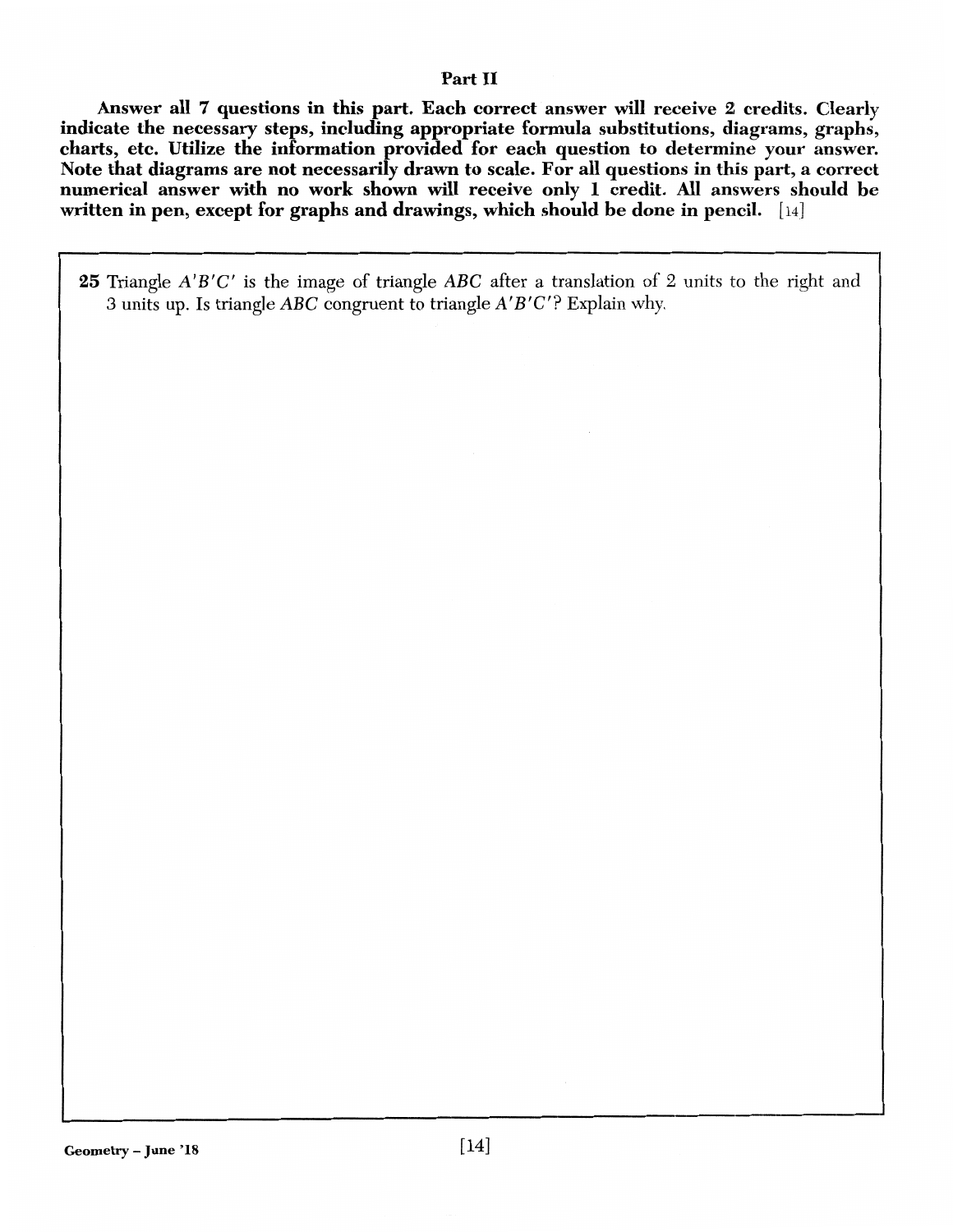

Graph and label  $\triangle A'B'C'$ , the image of  $\triangle ABC$ , after a dilation of scale factor 2 centered at point D.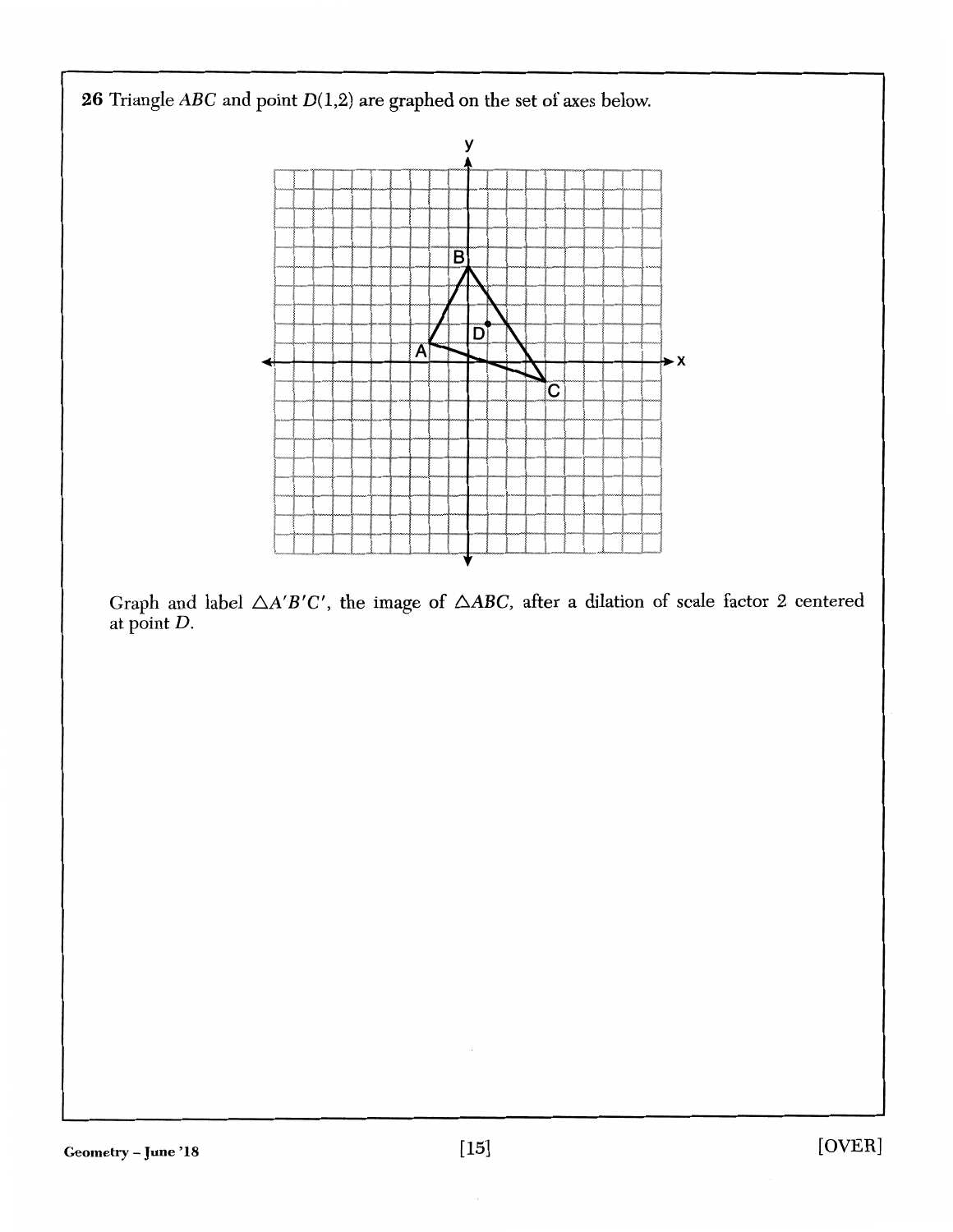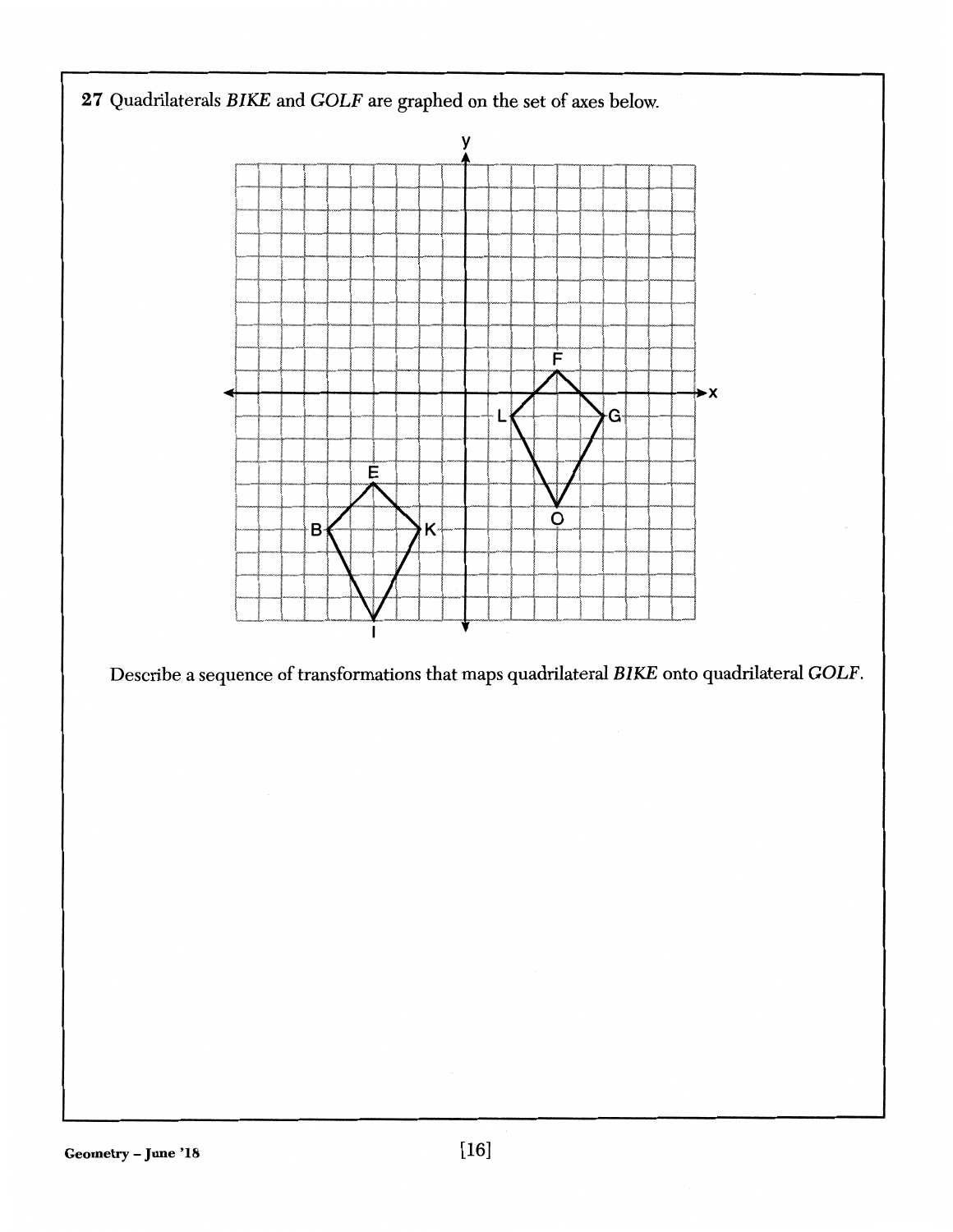**28** In the diagram below, secants *RST* and *RQP,* drawn from point *R,* intersect circle 0 at *S, T, Q,* and *P.* 



If  $RS = 6$ ,  $ST = 4$ , and  $RP = 15$ , what is the length of  $\overline{RQ}$ ?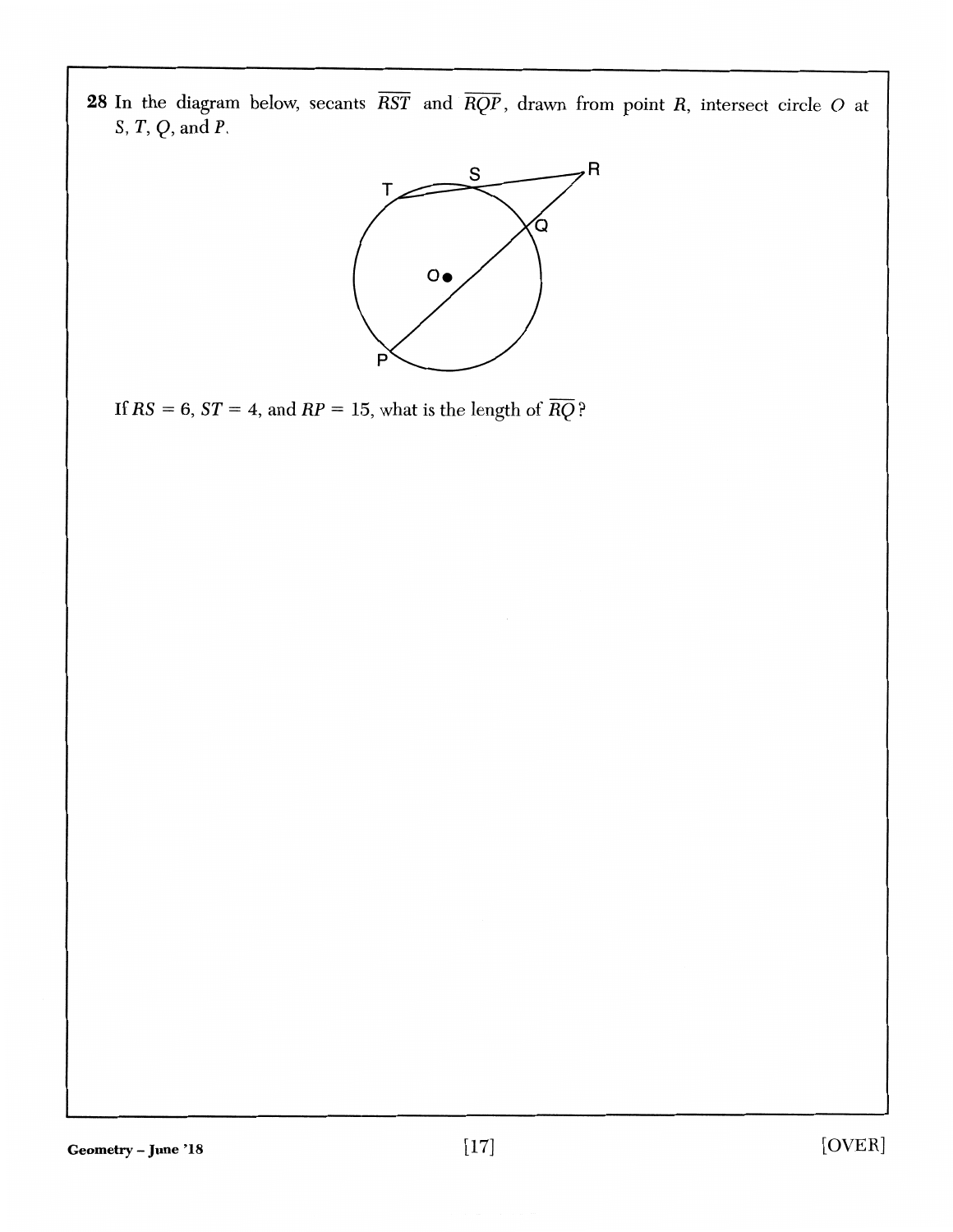**29** Using a compass and straightedge, construct the median to side  $AC$  in  $\triangle ABC$  below. [Leave all construction marks.] **A B c**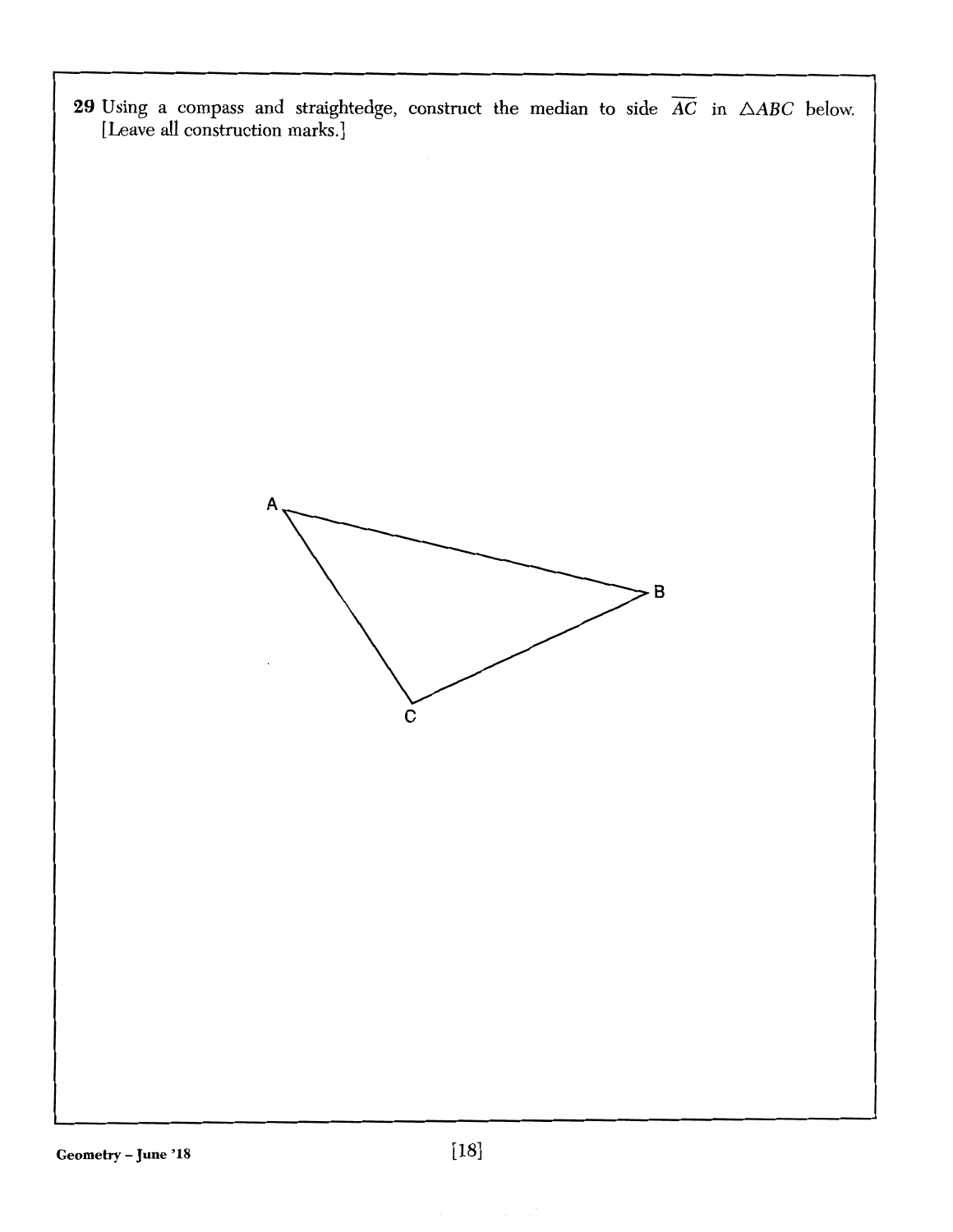**30** Skye says that the two triangles below are congruent. Margaret says that the two triangles are similar.



Are Skye and Margaret both correct? Explain why.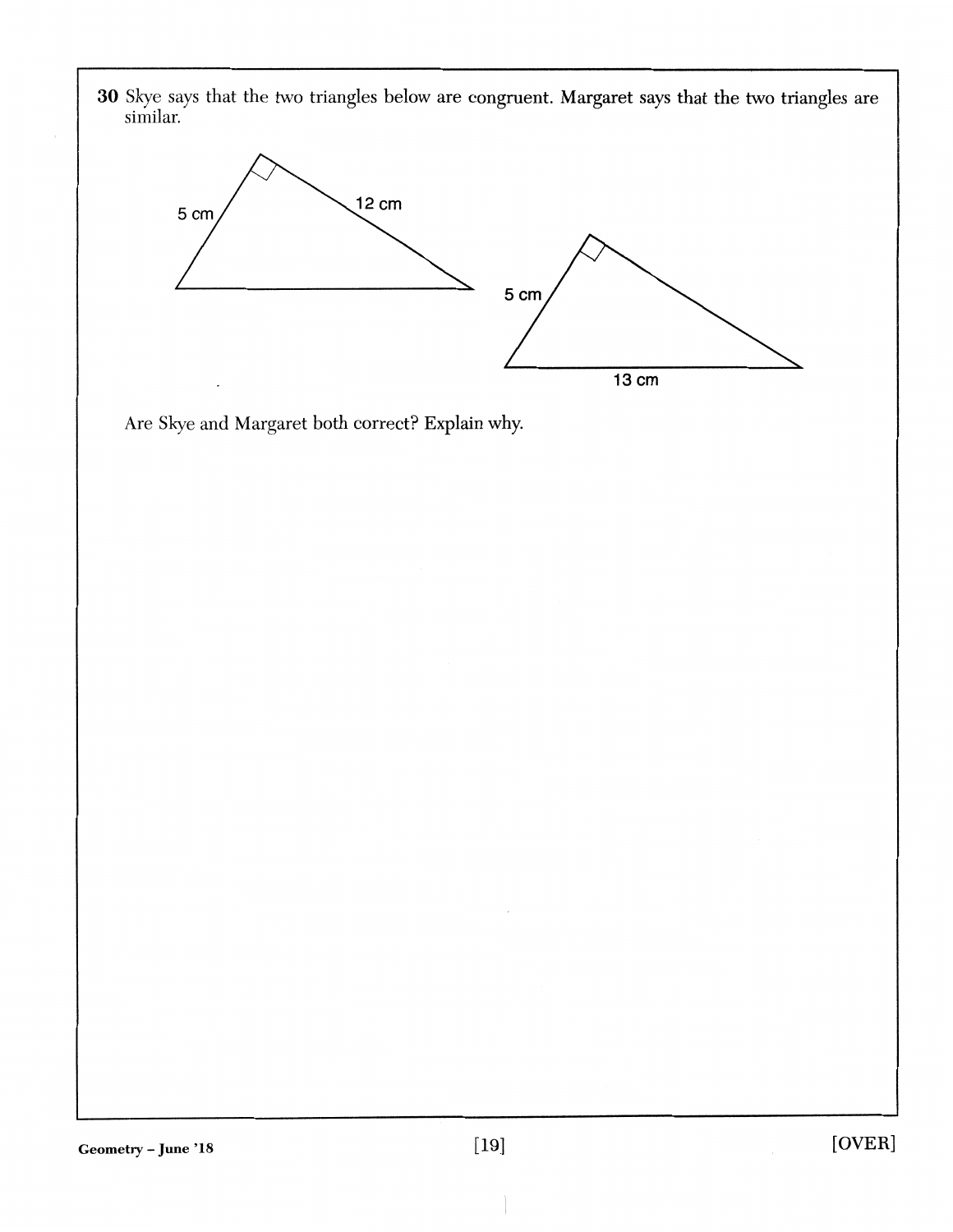31 Randy's basketball is in the shape of a sphere with a maximum circumference of 29.5 inches. Determine and state the volume of the basketball, to the *nearest cubic inch.*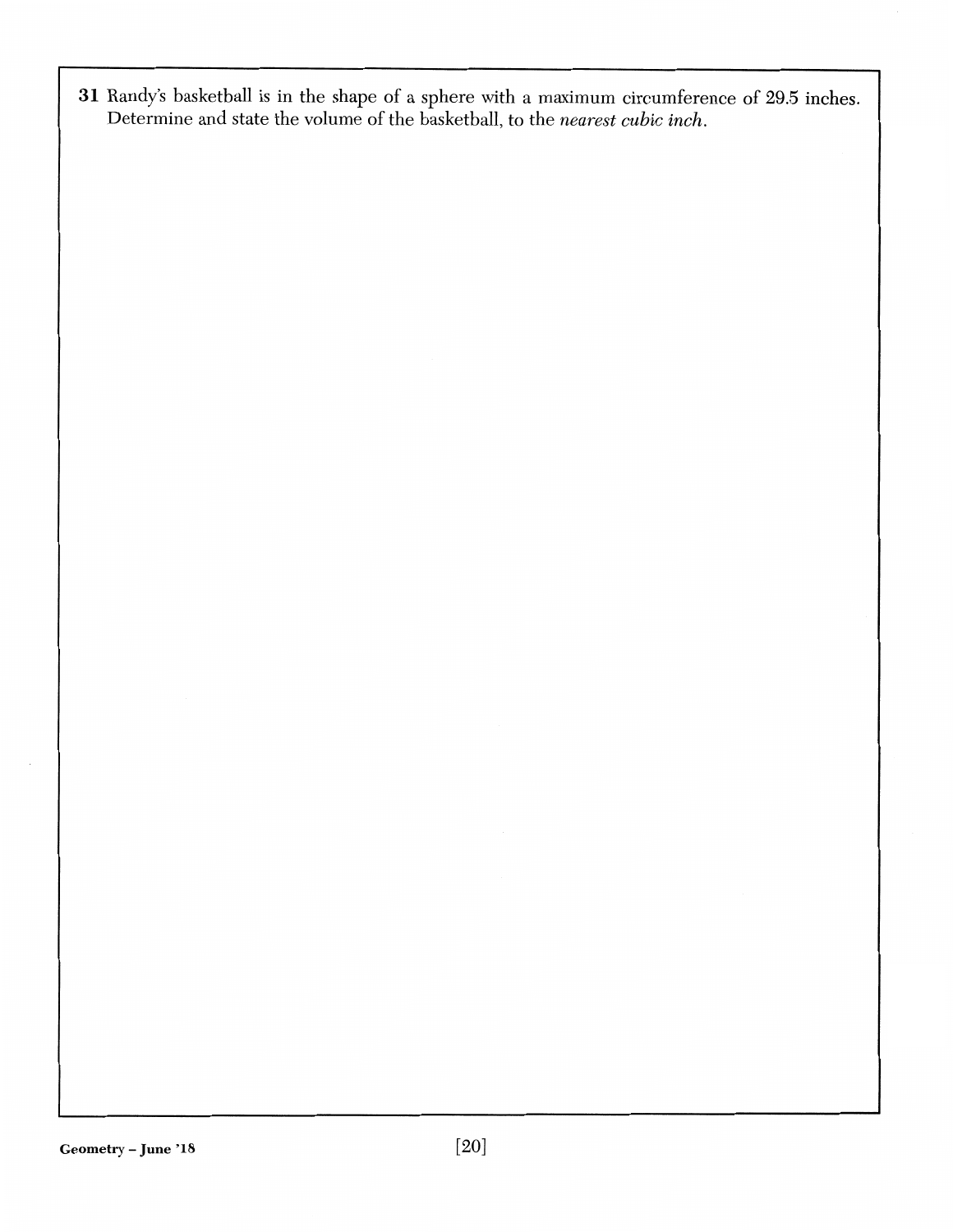## Part III

Answer all 3 questions in this part. Each correct answer will receive 4 credits. Clearly indicate the necessary steps, including appropriate formula substitutions, diagrams, graphs, charts, etc. Utilize the information provided for each question to determine your answer. Note that diagrams are not necessarily drawn to scale. For all questions in this part, a correct numerical answer with no work shown will receive only 1 credit. All answers should be written in pen, except for graphs and drawings, which should be done in pencil.  $[12]$ 

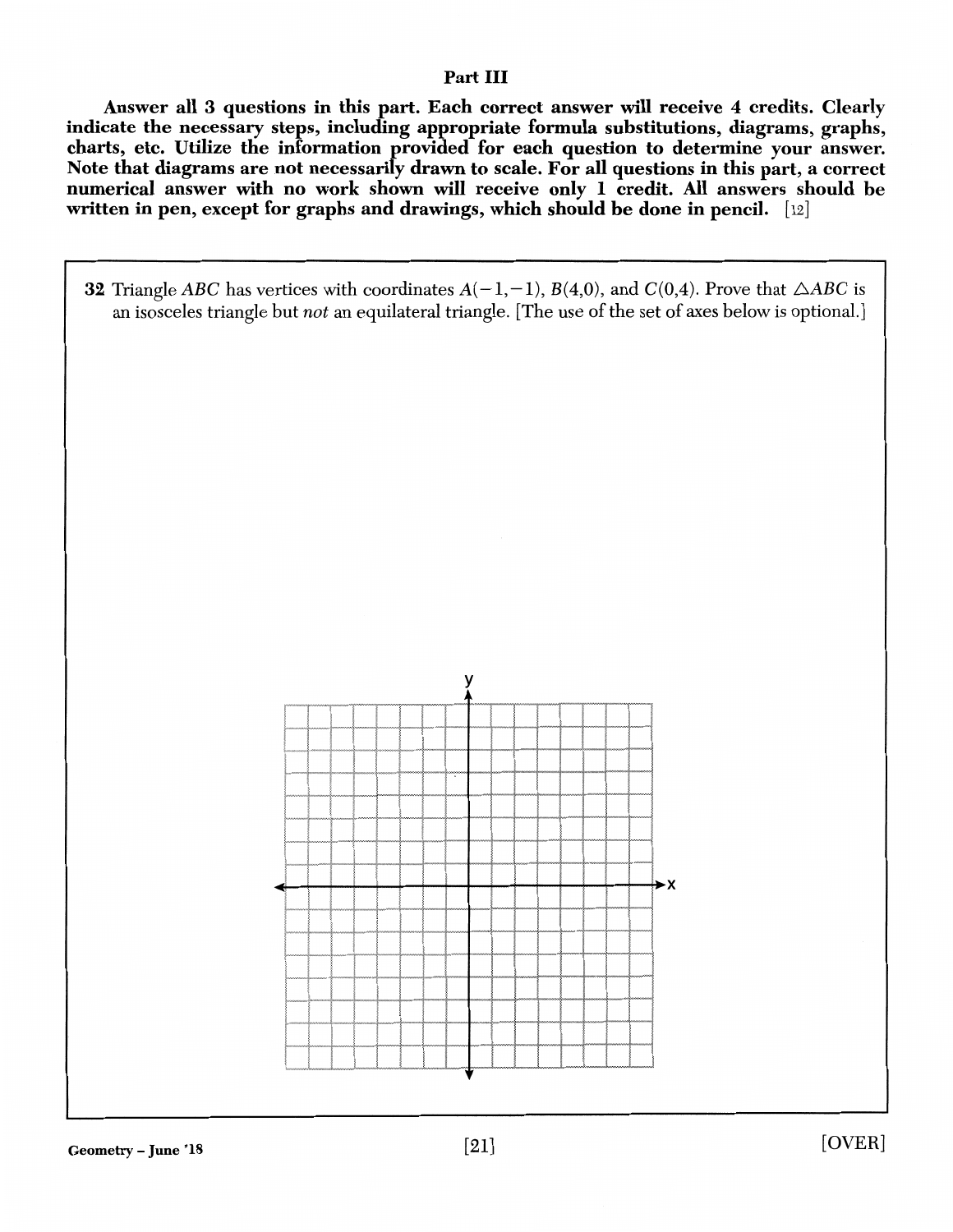**33** The map of a campground is shown below. Campsite C, first aid station F, and supply station S lie along a straight path. The path from the supply station to the tower, T, is perpendicular to the path from the supply station to the campsite. The length of path *FS* is 400 feet. The angle formed by path  $\overline{TF}$  and path  $\overline{FS}$  is 72°. The angle formed by path  $\overline{TC}$  and path  $\overline{CS}$  is 55°.



Determine and state, to the *nearest foot,* the distance from the campsite to the tower.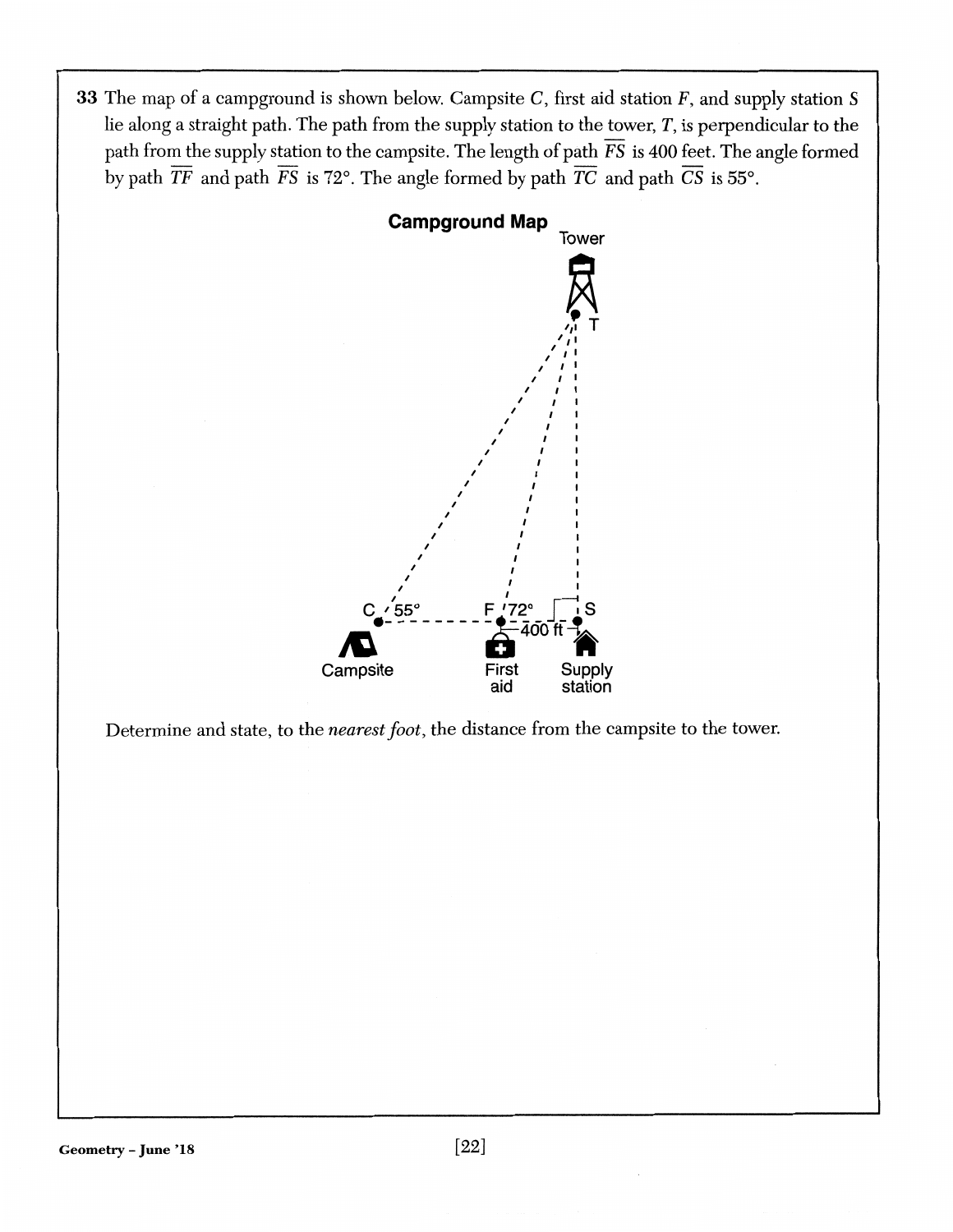**34** Shae has recently begun kickboxing and purchased training equipment as modeled in the diagram below. The total weight of the bag, pole, and unfilled base is 270 pounds. The cylindrical base is 18 inches tall with a diameter of 20 inches. The dry sand used to fill the base weighs 95.46 lbs per cubic foot.



To the *nearest pound,* determine and state the total weight of the training equipment if the base is filled to 85% of its capacity.